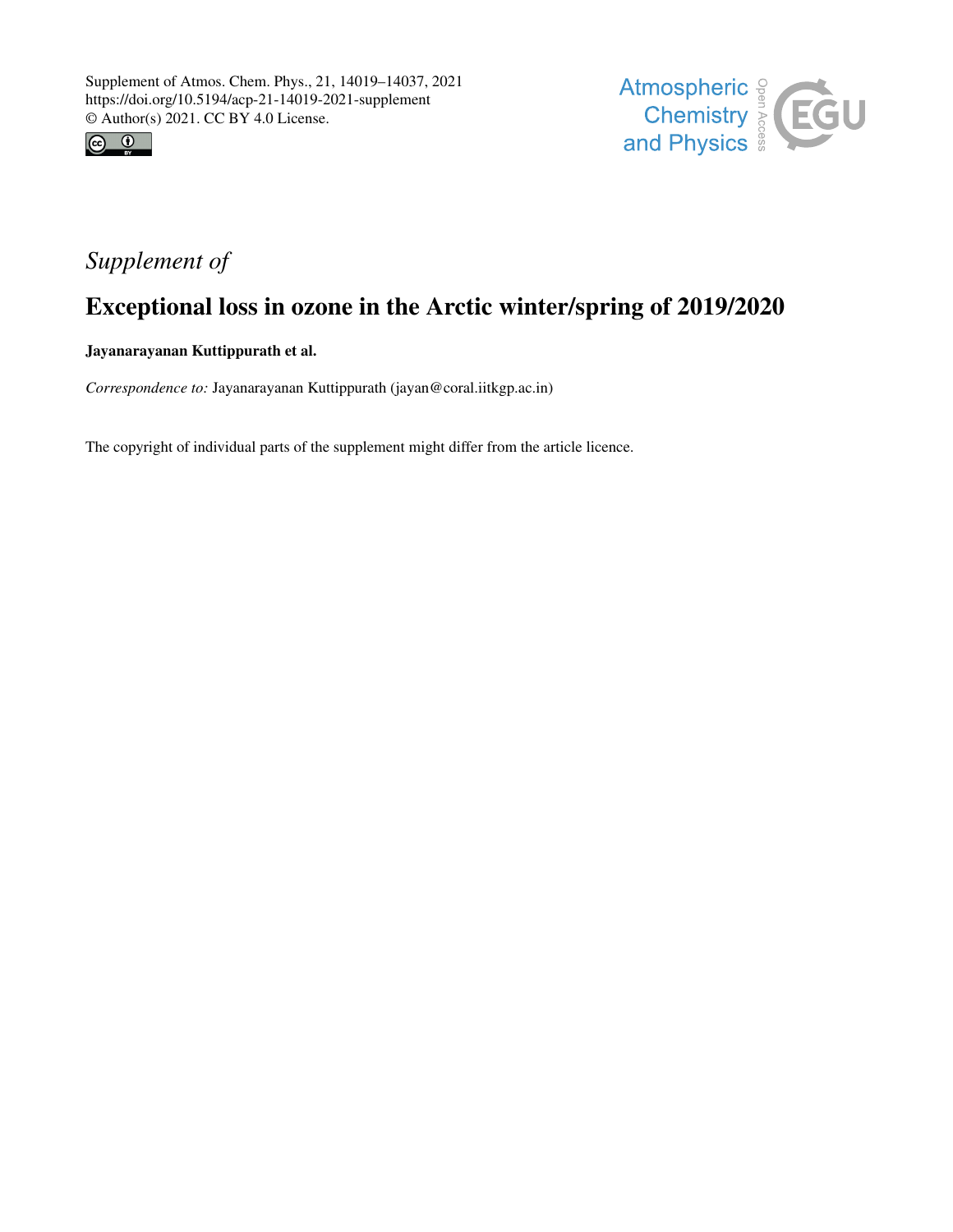

**Figure S1:** The temporal evolution of area of PSC and volume of PSC in the Arctic winters from 1979 to 2020, as estimated using the MERRA-2 data. The shaded area is the standard deviation from the mean.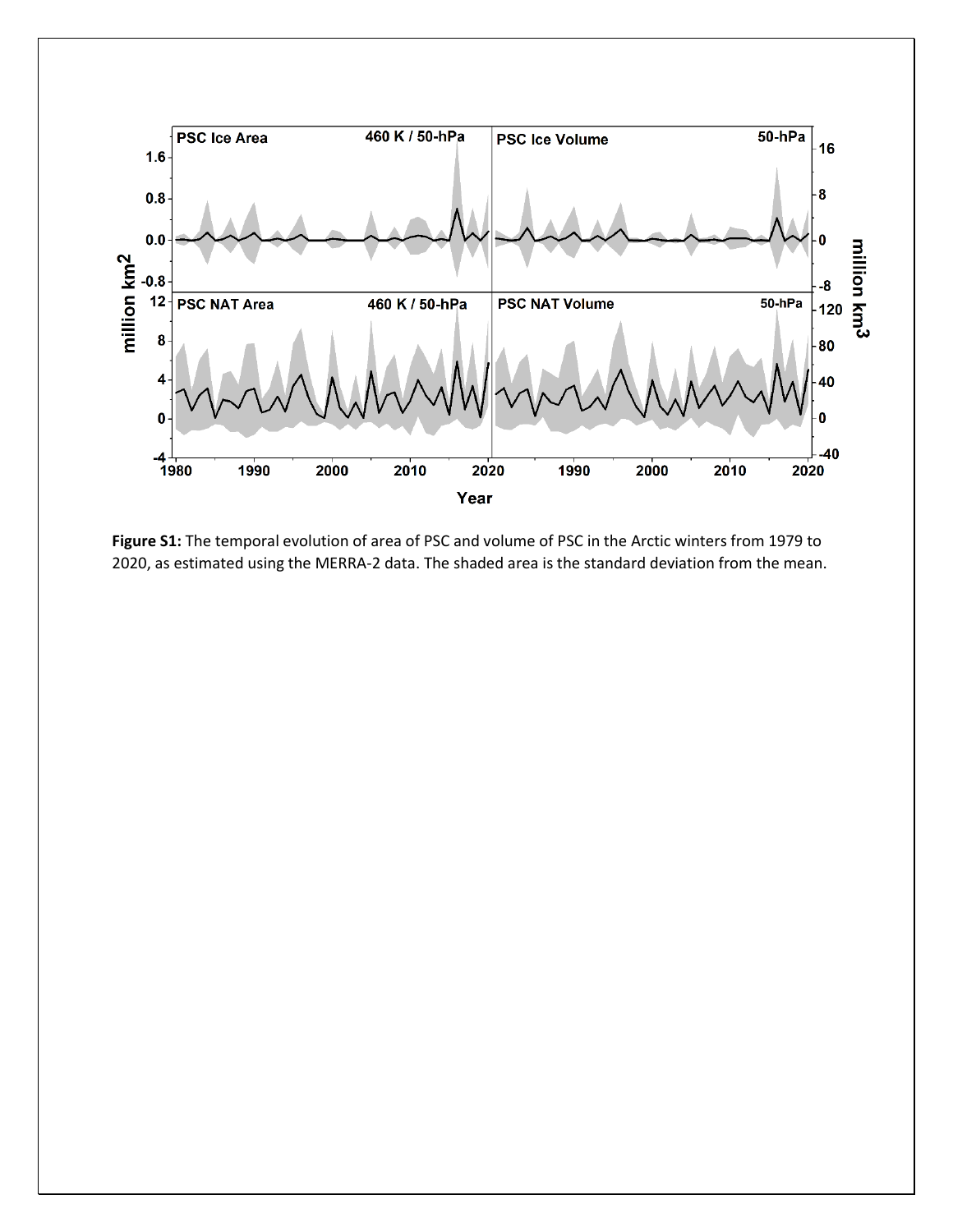

**Figure S1b:** The temporal evolution of temperature, zonal winds, vortex area, and heat flux in the Arctic winters from 1979 to 2020, as estimated using the MERRA-2 data.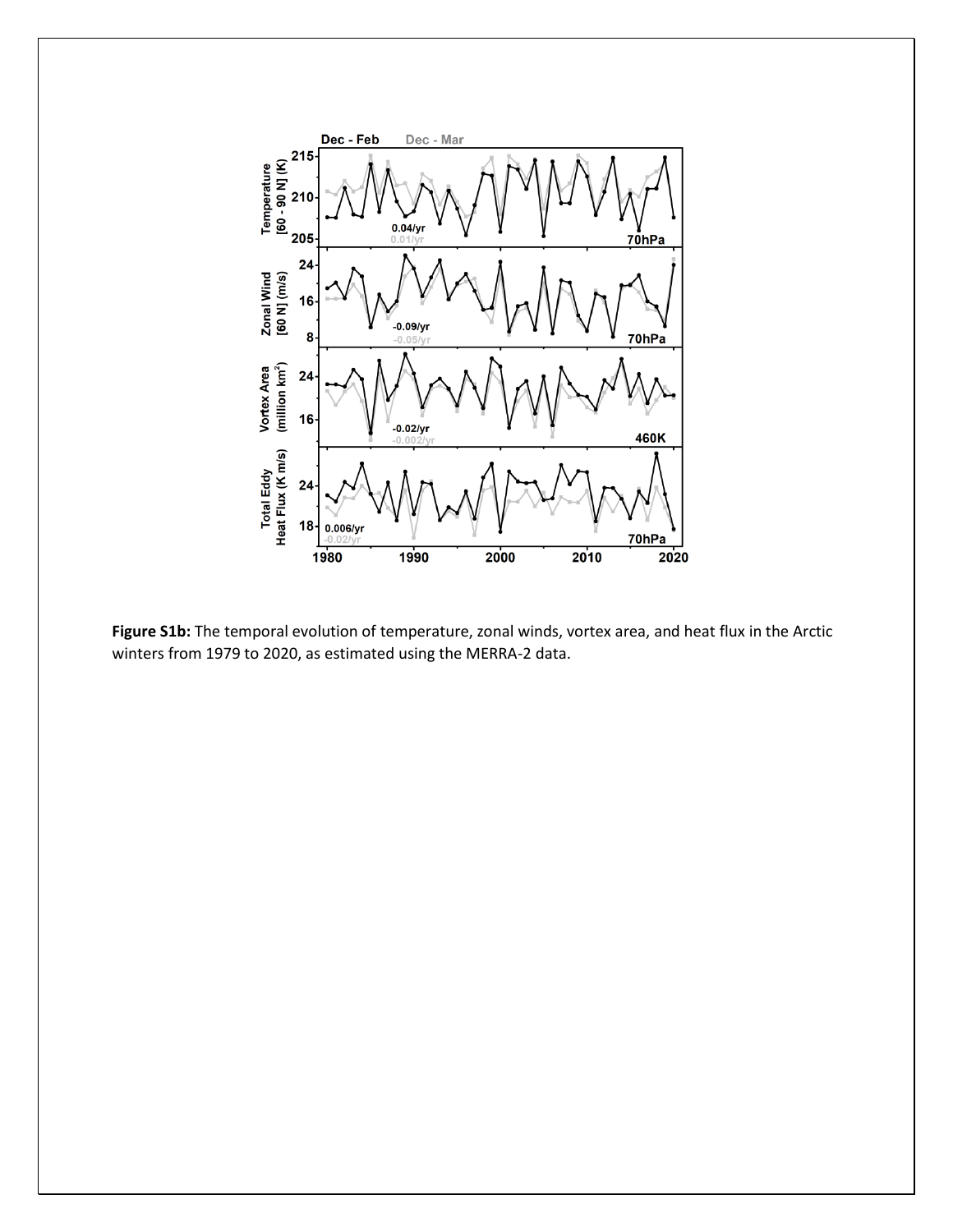

Figure S2: The time evolution correlation between ozone and N<sub>2</sub>O in the Arctic winter 2020. The measurements selected inside the vortex.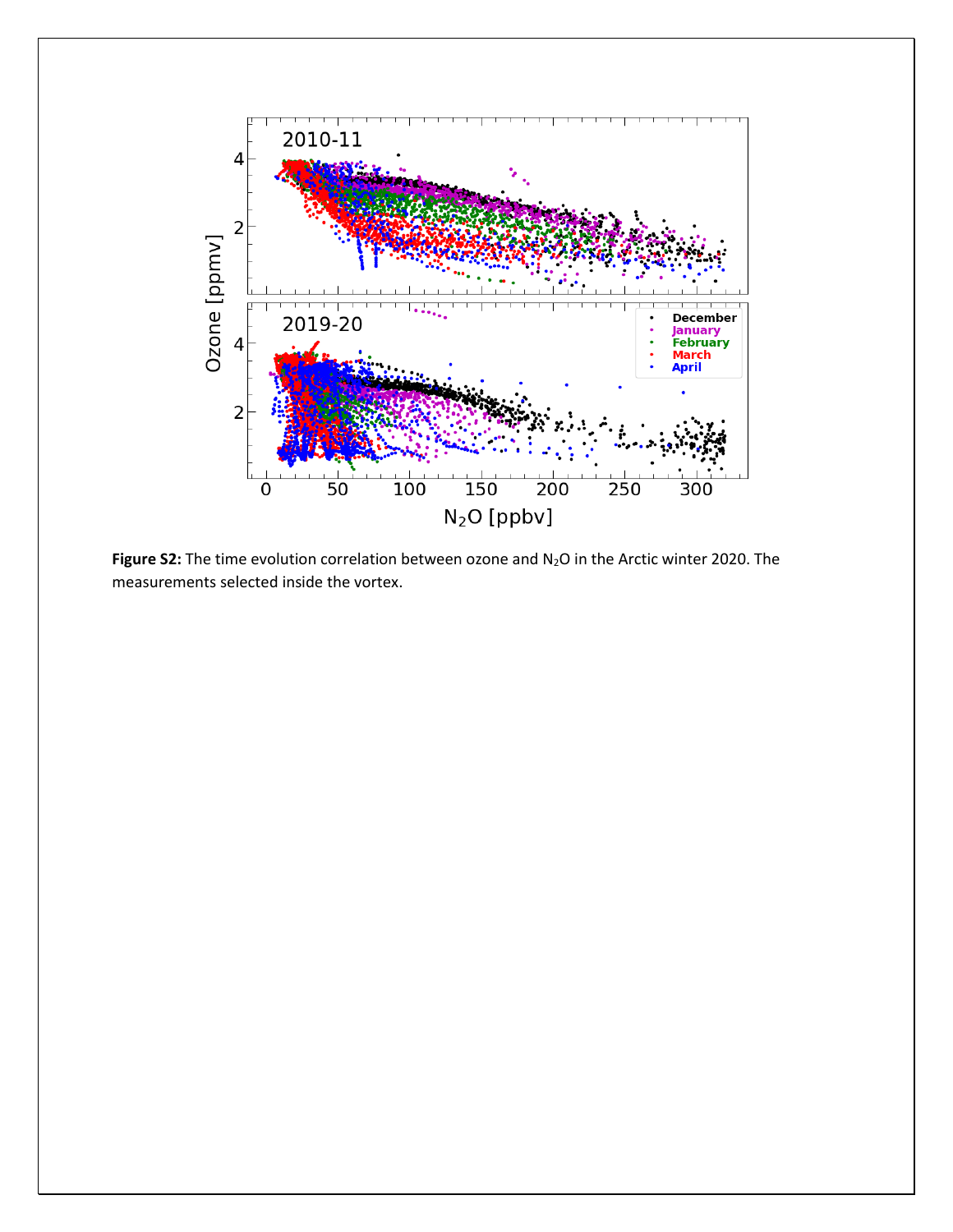

**Figure S3:** The monthly averaged ozone loss and the standard deviation (horizontal bars) computed using the tracer descent method.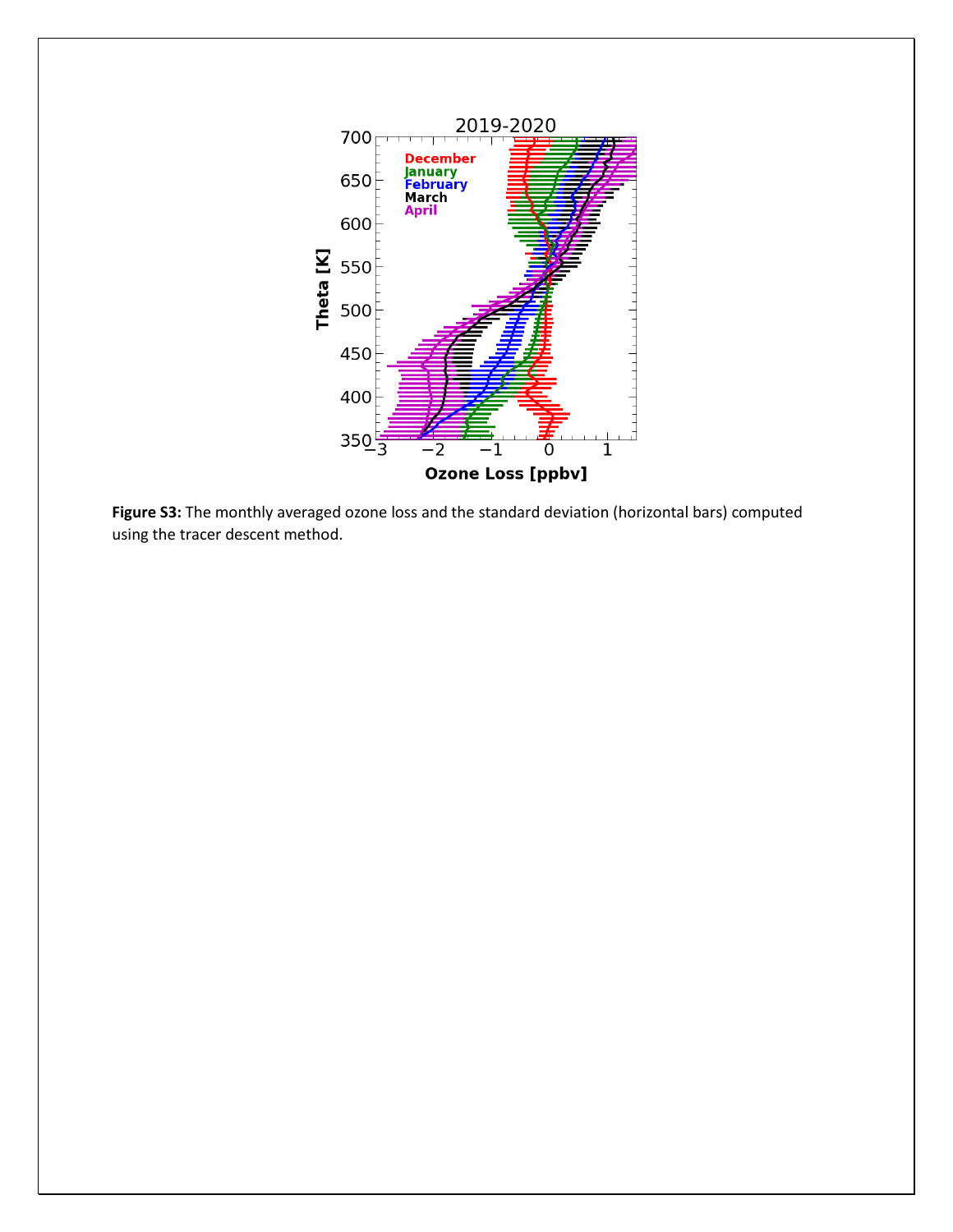

**Figure S4:** The temporal evolution stratospheric ozone as observed by the ozonesonde at Eureka and Alert stations.